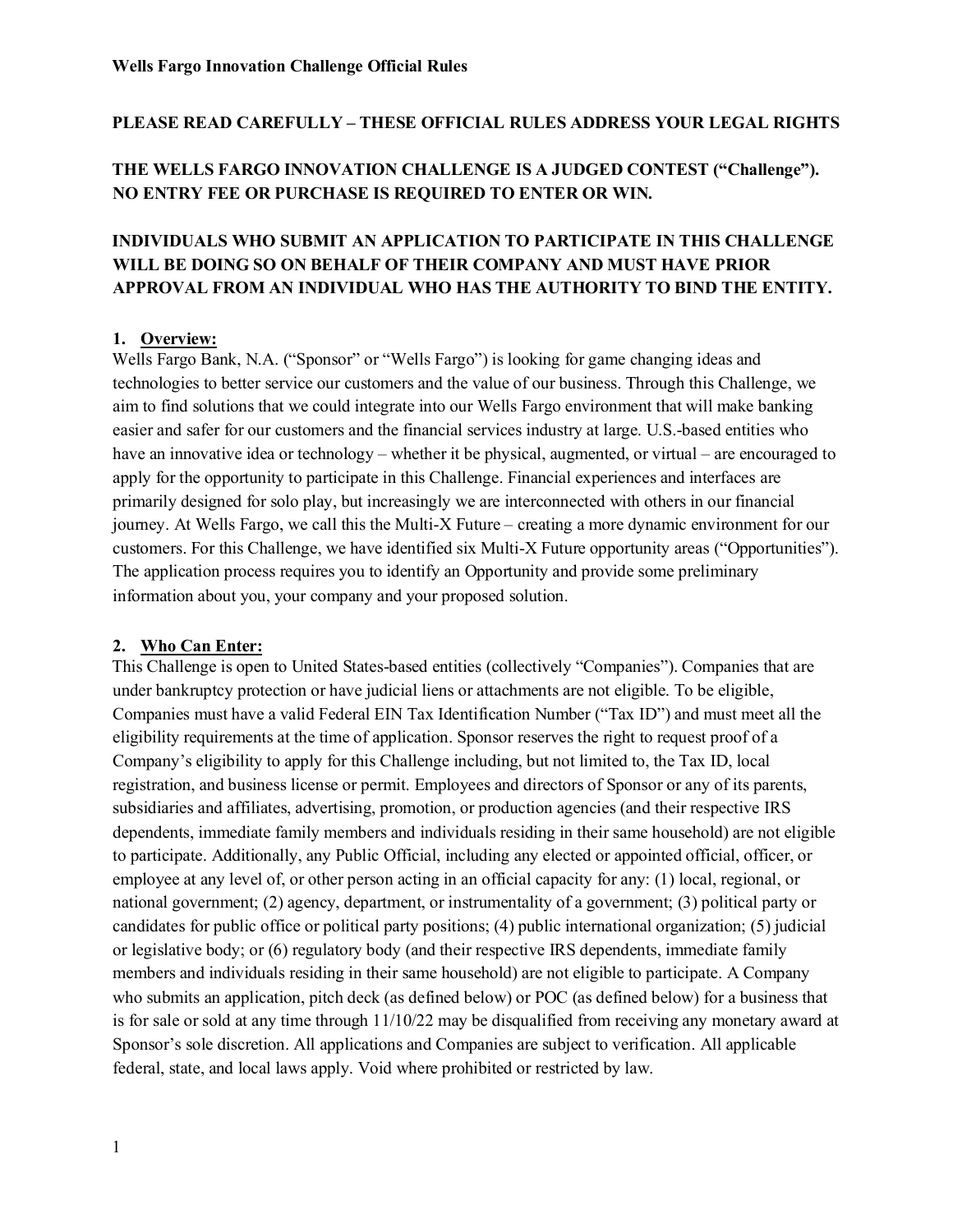## **3. Challenge Schedule – all dates are in 2022**

The Challenge runs according to the schedule below on **[https://www.wellsfargo.com/innovation](https://www.wellsfargo.com/innovation-challenge)[challenge](https://www.wellsfargo.com/innovation-challenge)** (the "Website").

| Applications period starts       | 12:0:01 a.m. PT on 4/7     |
|----------------------------------|----------------------------|
| Application period ends          | 11:59:59 p.m. PT on $5/13$ |
| Semi-finalists notified          | Week of $5/30$             |
| Virtual Pitch to Judges          | Week of $6/13$             |
| Finalists notified               | Week of $6/20$             |
| <b>POC Virtual Presentations</b> | Completed by 10/27         |
| Top 3 scoring Companies notified | By 10/28                   |
| <b>Innovation Summit</b>         | $11/8 - 11/10$             |

# **4. Challenge Structure:**

- **A.** The Challenge application period begins on Thursday, April 7 at 12:00:01 am Pacific Time ("PT"), and all submissions must be received by Friday, May, 13 at 11:59:59 pm PT ("Challenge Period").
- **B.** The applications ("Application") will initially be reviewed by a team of Sponsor's judges ("Judges") and all applicants that are accepted in the initial evaluation process will be asked to provide a written pitch deck ("Pitch Deck"). Depending upon the Judge's review of the Pitch Decks, up to twenty (20) applicants will move onto Round Two ("Semifinalists") to give a virtual pitch of their solution to the Judges (see Rule 8 for Judging Criteria).
- **C.** From the virtual pitches, up to eight (8) solutions ("Finalists") will be invited to develop a Proof of Concept ("POC") to validate the performance of their solution in Sponsor's environment. Each of the Finalists will receive \$50,000 per solution upon completion and presentation of their POC.
- **D.** The top three (3) Finalists, as determined by the Judges, will be asked to present their POCs at the Wells Fargo Innovation Summit ("Summit") in Menlo Park, CA from November 8 – 10, 2022 at which time the grand prize-winning Company ("Winner") will be announced and awarded an additional \$200,000.

# **5. Opportunity Areas:**

There are six (6) Multi-X Future Opportunities identified below. A solution may cover multiple Opportunities; check all that apply on the Application.

**Care:** Holistic care that spans generations and networks. Think:

- Sharing and building wealth with family, friends, and community
- Predictive planning and crisis management
- Proactive support for identity theft and fraud

**Workforce:** A fresh approach to work. Think:

• Customized platforms for the sharing economy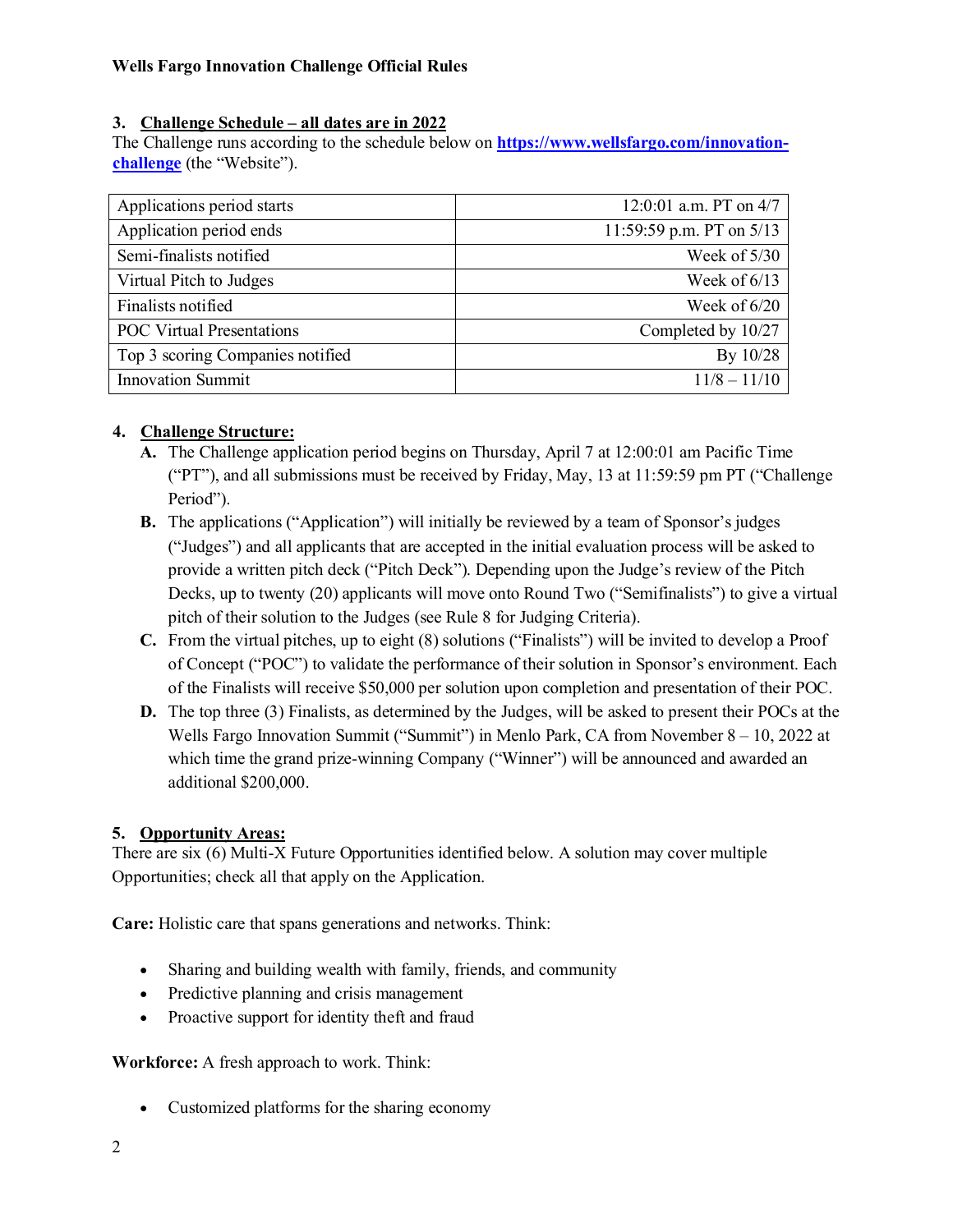- Apps for the creator economy
- Resilient hybrid work experiences

**Channels:** A world without walls or limits and with seamless integration. Think:

- Seamless experiences across retail and virtual
- Avatars that understand you and meet your financial needs
- Immersive, digitally integrated spaces

**Assets:** New currency frontiers. Think:

- How to invest in new emerging assets
- Personal digital wallet that contains your diverse assets
- How to use and leverage emerging currencies (NFTs, Crypto currency, etc.)

**Commerce:** A one-stop shop across all dimensions. Think:

- Embedded finance
- Peer-to-peer financial services
- Targeted seamless experiences through customer's journey

**Markets:** Financial landscapes outside the norm. Think:

- New emerging market places
- New capital markets (emerging foreign exchanges, financial sponsorship around IPOs, etc.)
- Decentralized finance

### **6. Application Requirements:**

Each applicant represents and warrants that the appropriate officers, executives, managers, or other persons who have the authority to approve the submission of an Application in this Challenge have approved the applicant's entry and the applicant understands that these terms will be binding on both themselves and his/her entity. Furthermore, the applicant understands that if s/he enters without obtaining the appropriate approval, the Sponsor may, in its sole discretion, disqualify the Application. A Company that is selected to receive a prize in this Challenge, will require that an officer or person entitled to bind the entity provide the appropriate information to Sponsor and Administer (as defined below) for payment of the prize.

An applicant who submits an Application as part of a team must designate a primary contact to serve as the team leader ("Team Leader"). The Team Leader understands and agrees that submission of an Application constitutes a representation and warranty by his or her Company that all of the members of the team have read and accepted these Official Rules. The Team Leader must register each member of the group on the Application. The eligibility of a Company is tied to the team's eligibility; if one member of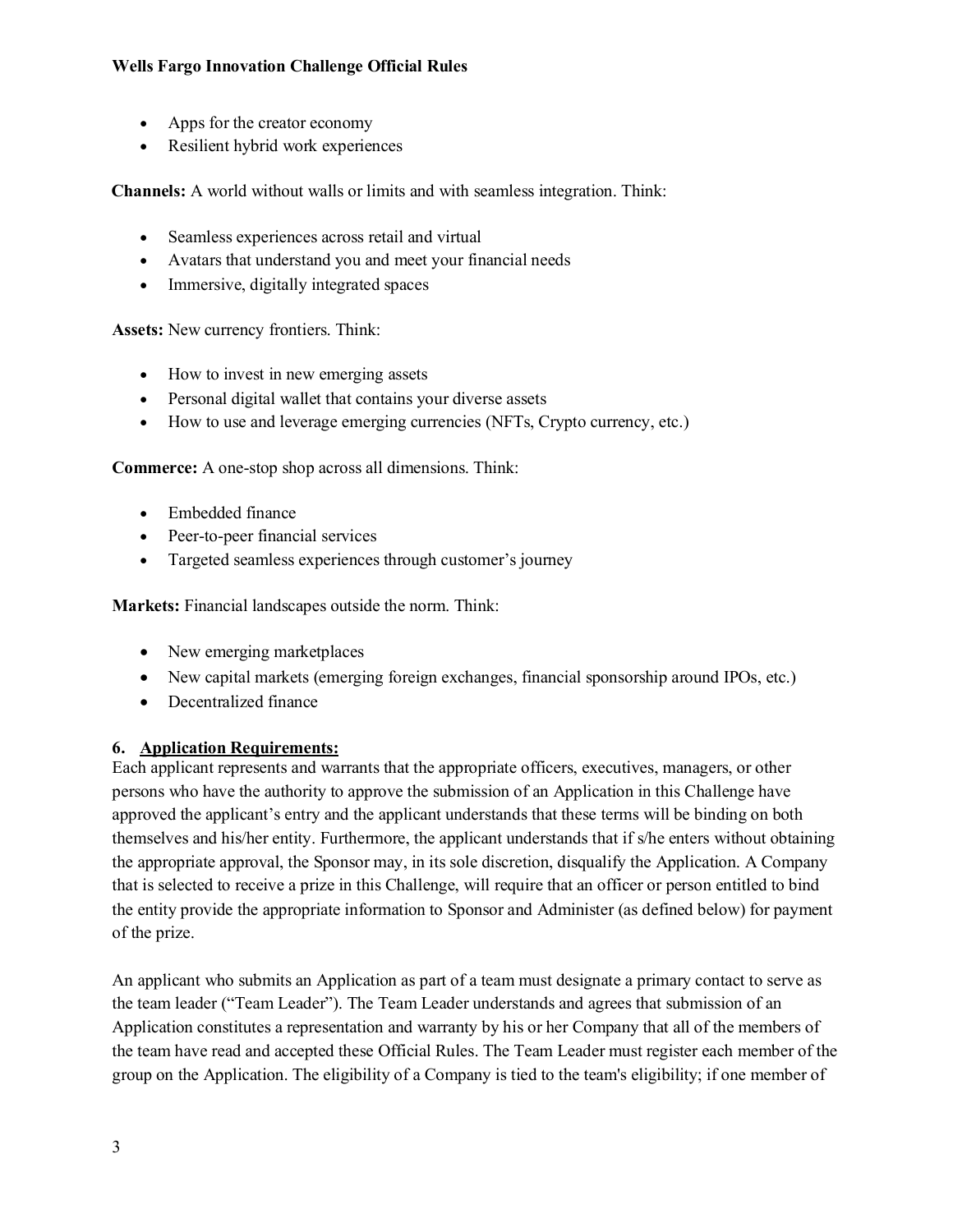the team does not comply with these Official Rules or is disqualified, the team and the Company as a whole may be disqualified.

During the Challenge Period, apply online by completing an application ("Challenge Application", or "Application") which is available on the Website. See Rule 7 "Challenge Application Submissions" for instructions on how to submit an Application. All applicants must clearly and concisely complete both sections of the Application and all mandatory fields.

## **Section 1 – Company Information**

- How is your Company registered (for example, corporation, partnership, LLC, sole proprietorship)?
- Company address
- Submitter Name
- Submitter Title
- Business mailing address (if different from the Company address listed)
- Submitter Company email address
- Business telephone (daytime/evening/mobile)
- Does the Company have employees?
	- ο If yes, how many?
- Do you have any notable investors?
	- ο If yes, who?
- Does the Company have customers?
	- ο If yes, who are your current customers?
- Does the Company have revenue?
	- ο If yes, what was the 2021 net revenue?
- How did you hear about the Challenge?

**Section 2 – Customer solution information.** Written responses to questions must be in English and in 500 words or less. Responses may not contain advertisements, commercial endorsements, or any material that is indecent, obscene, hateful, discriminatory, defamatory, slanderous, libelous, unlawful, confidential, or in violation of any third-party intellectual property rights, or otherwise inappropriate as determined by Sponsor in its absolute discretion. Any inappropriate responses or material may be disqualified by Sponsor in its absolute discretion.

- What customer problems are you solving or Opportunity you are addressing?
	- ο Describe the customer problem and the size of the problem/market opportunity.
- Describe your proposed customer solution.
	- ο How will it solve customer problems? For example: Product details, who the competitors are and how your solution differentiates from the competition in the industry you serve; deployment model, value proposition, key features, traction, etc.
- Which Multi-X Future opportunity space do you think your solution will impact?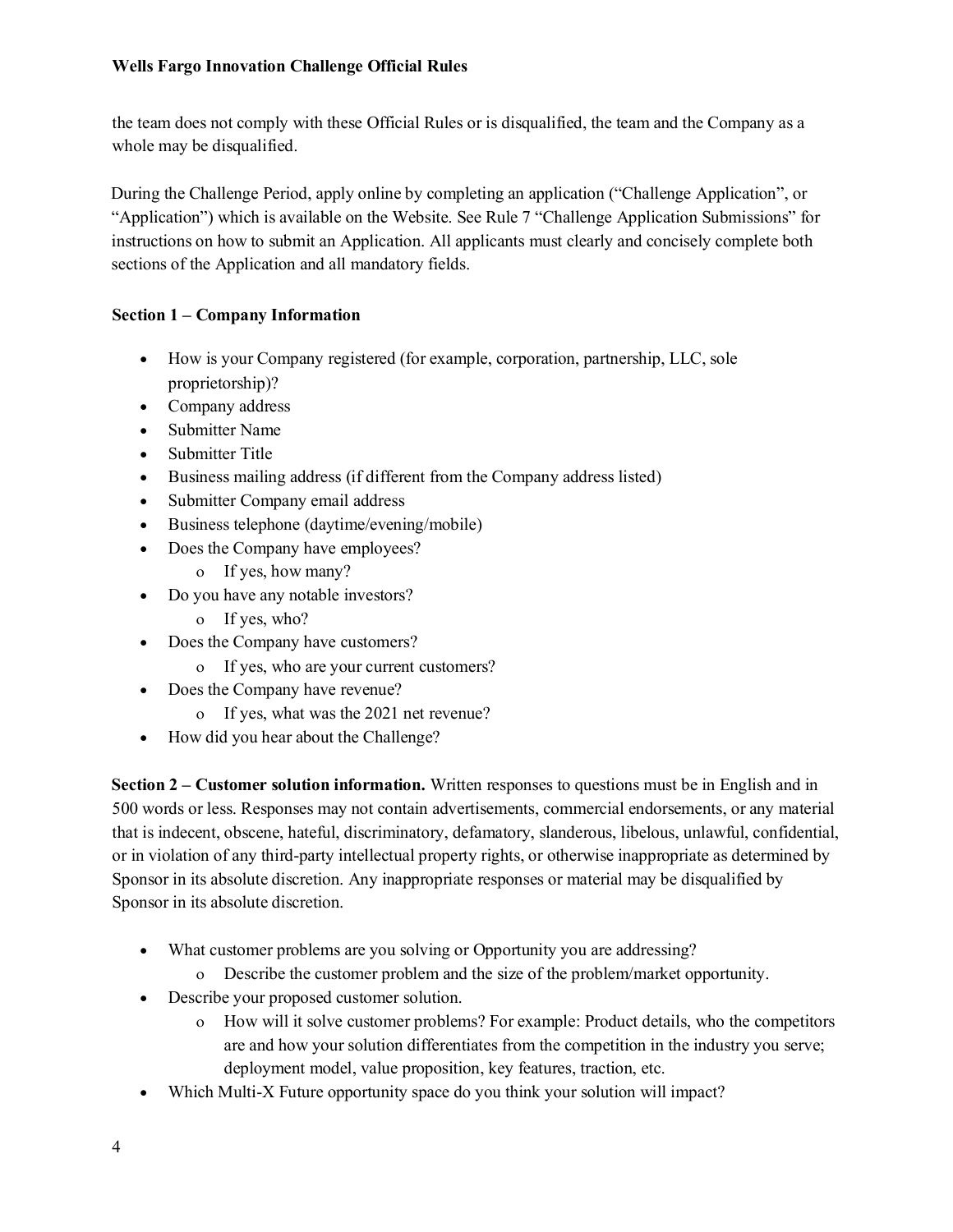- How far along are you on your proposed solution?
- How is your customer solution addressing data, security and trustworthiness?
	- ο Can customers and enterprises trust your solution? What is your approach to ensure the data is secure, reliable, and private?
- What is your proposed POC or pilot to test your solution with Wells Fargo in 8-9 weeks?
	- ο We are looking for the feasibility to develop and test a solution quickly. Key questions we would seek to answer with the test are how you would measure the results of the test, key milestones, and the proposed timeline.
- What assets would you use to test your solution with Wells Fargo?
	- ο Are you using proprietary technology, data, partnerships and/or other assets? If so, what assets (data and API) would you need to access through Wells Fargo for the test?
- List the team that would engage with Wells Fargo in the development and test of the POC/Demo. ο Name, role, experience
- Is there any additional information you would like to share?

# **7. Challenge Application Submissions:**

During the Challenge Period, submit your Application online on the Website. Applications must be completed in one session.

LIMIT: THREE (3) APPICATIONS PER COMPANY. Subsequent Applications from the same Company or email address will be disqualified. A Company may win more than one Finalist prize if more than one of their solutions is selected by the Judges as a Finalist. In the event of a dispute over the identity of the applicant, the Application will be deemed submitted by the authorized account holder of the e-mail account associated with the Application. "Authorized account holder" is defined as the natural person who is assigned their email address by their Company. In the event two or more Applications are substantially similar, only the first one received will be considered.

No responsibility is assumed for: (i) lost, late, incomplete, invalid, illegible, incorrect, inaccurate or misdirected Applications, all of which are void; (ii) failed, partial or garbled computer transmissions; (iii) any failure, problem, or technical malfunction including, but not limited to any telephone or other network or lines, computer online systems, servers or providers, computer equipment, software, email, web browser on account of technical problems, traffic congestion or the Internet or at any web site, any combination thereof, or otherwise, including without limitation injury or damage to your or to any other person's computer related to or resulting from participating in or uploading materials for this Challenge; or (iv) for any error, human, technical or otherwise that may occur in the processing of Applications. Sponsor, at its sole discretion, reserves the right to disqualify any Application not in compliance with these Official Rules for any reason.

# **8. Challenge Evaluation and Judging:**

The evaluations for this Challenge will be conducted in three (3) phases and scored by a panel of Judges to determine semifinalists, Finalists and the Winner. All decisions of the Judges are final and binding.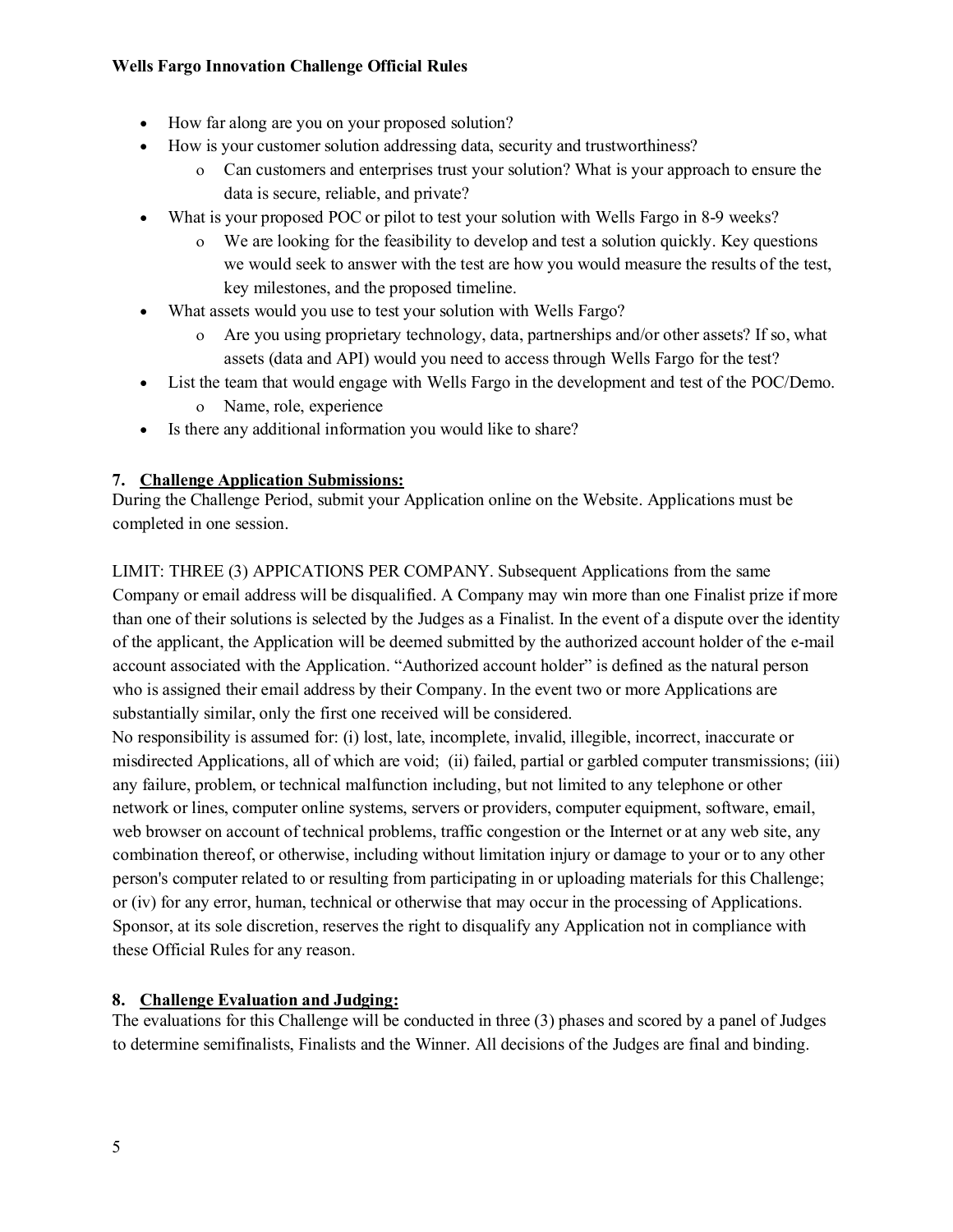- A. Round One Application and Pitch Deck Review Applications will be evaluated by the Judges to assure full completion and quality of each Application according to the criteria below. Applicants that are accepted in the initial evaluation process will be asked to provide a written Pitch Deck. Depending upon the Judge's review of the Pitch Decks, up to twenty (20) applicants will move onto Round Two ("Semifinalists") to give a virtual pitch of their solution to the Judges (see chart below for Judging Criteria). Semifinalists will be notified by the Sponsor to the email address and/or telephone number indicated on their Application during the week of 5/30/22. Fewer applicants may be contacted if an insufficient number of qualified Applications or written Pitch Decks are received, as determined by the Judges in their sole discretion.
	- 1. **Corporate Identity**. Is the solution aligned with Wells Fargo's strategic direction? (30 points)
	- 2. **Innovative Priorities**. Does the solution align with the Multi-X Future theme(s) or identified market/customer behaviors? (30 points)
	- 3. **Feasibility**. Is there time to conduct a pilot and the ability to implement and scale? (45 points)
	- 4. **Viability**. Can the solution grow with a sustainable business model and provide a compelling value proposition? (30 points)
	- 5. **Desirability**. Do a sufficient number of customers want the solution? (30 points)
	- 6. **Security & Reliability**. Will customers and enterprises trust that the underlying data systems are secure and reliable? (40 points)
- B. Round Two Virtual Pitch Deck Presentations Semifinalists will be evaluated by the Judges based on the quality and content of their Pitch according to the Judging criteria below. Semifinalist Pitches will be conducted virtually between 6/13/22 and 6/17/22. Up to eight (8) Semifinalists will be selected as Finalists. If fewer than eight Finalists are contacted it is because there was an insufficient number of qualified Pitches, as determined by the Judges at their sole discretion. The Finalists will be notified by the Sponsor to the email address and/or telephone number indicated on their Application by 6/24/22 and required to complete and return the Challenge Prize Claim Package (See Rule 10 "Finalist and Winner Notification and Prize Award"). To receive any prize, a Finalist must not only complete and the Challenge Prize Claim Package (subject to validation), but also complete Round Three of the Judging process (see C below). A Finalist who drops out of the Challenge at any time before completing Round Three will not be entitled to receive any prize or compensation.

| <b>Judging Criteria</b> |                                                                                       | <b>Max</b>    |
|-------------------------|---------------------------------------------------------------------------------------|---------------|
|                         |                                                                                       | <b>Points</b> |
|                         | 1. Corporate Identity – The idea is aligned with WF's strategic direction.            | 30            |
|                         | a) Is there a connection to the financial services industry?                          | 15            |
|                         | b) How is the concept aligned to Wells Fargo's company strategy and values?           | 15            |
|                         | 2. Innovation Priorities – The idea is aligned with the Multi-X Factors or identified |               |
|                         | market/customer behaviors.                                                            |               |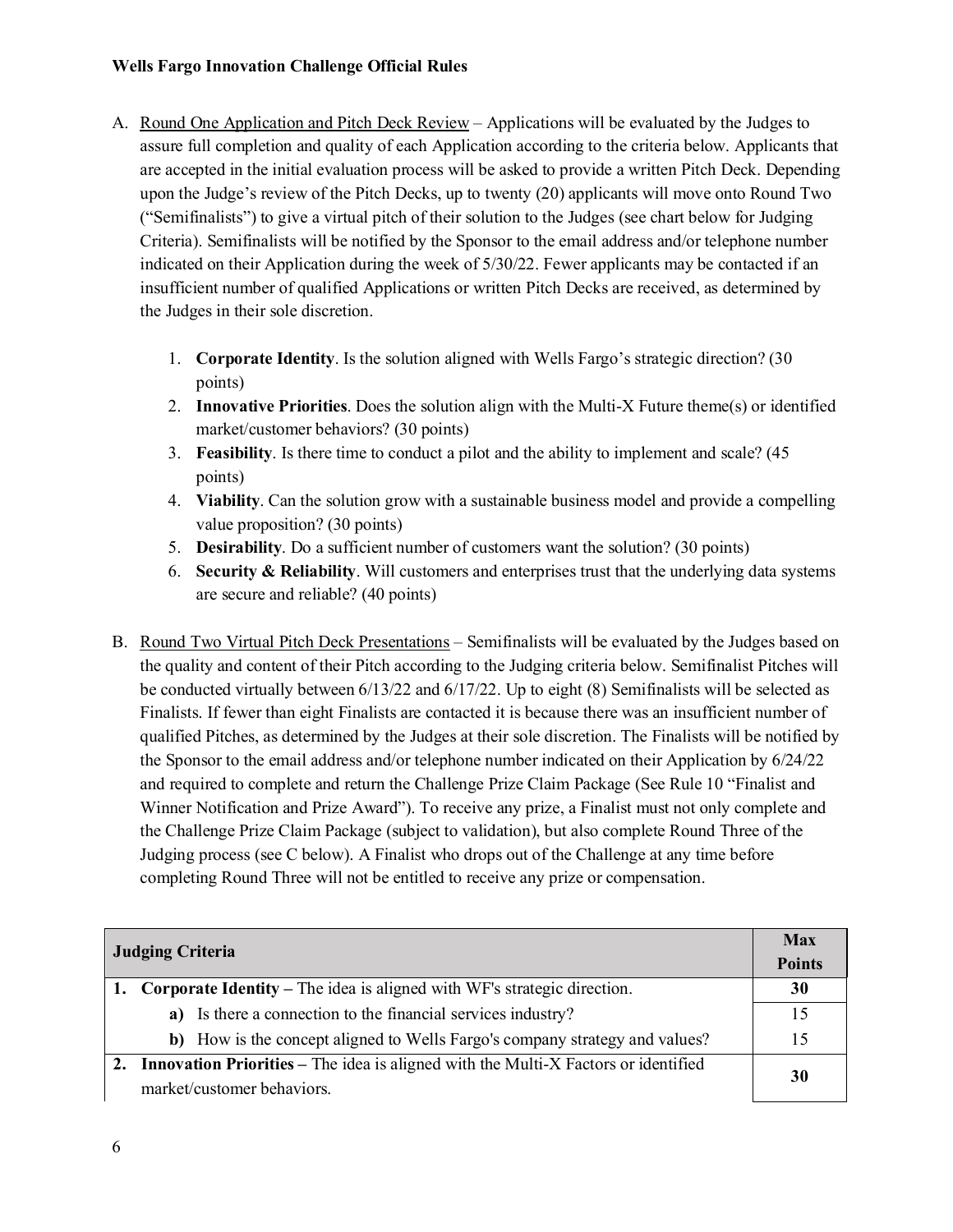|                                      |                                                                                                          | a) How is the concept aligned to strategic opportunity spaces?                                                        | 15 |
|--------------------------------------|----------------------------------------------------------------------------------------------------------|-----------------------------------------------------------------------------------------------------------------------|----|
|                                      |                                                                                                          | b) How does the concept align to challenge opportunity areas?                                                         | 15 |
|                                      | 3. Feasibility – Time to pilot, ability to implement, and scale                                          |                                                                                                                       | 45 |
|                                      |                                                                                                          | a) What stage of funding is the solution in (Seed, early funding, fully funded)                                       | 15 |
|                                      |                                                                                                          | b) What stage of product development is the solution in? (Beta, pilots, production)                                   | 15 |
|                                      | $\mathbf{c}$                                                                                             | What is the level of maturity and strength of the application team?                                                   | 15 |
| $\overline{4}$ .                     | Viability – The solution can grow with a sustainable business model and compelling<br>value proposition. |                                                                                                                       | 30 |
|                                      |                                                                                                          | a) How many pilots with beneficial results/demonstrated value?                                                        | 10 |
|                                      |                                                                                                          | b) What KPIs/metrics are available indicating adoption, satisfaction, new<br>business, revenue, and/or new customers? | 10 |
|                                      | $\mathbf{c}$                                                                                             | What customer testimonies have been shared and what value-based feedback<br>was provided?                             | 10 |
|                                      | 5. Desirability – Customers want the solution?                                                           |                                                                                                                       | 30 |
|                                      |                                                                                                          | a) What is the level of demand / how many customers does the solution currently<br>have?                              | 30 |
|                                      | <b>Security &amp; Reliability</b> – Customers and enterprises will trust that the underlying data<br>6.  |                                                                                                                       | 40 |
| and systems are secure and reliable. |                                                                                                          |                                                                                                                       |    |
|                                      |                                                                                                          | a) What security and risk management policies exist and how is adherence<br>demonstrated?                             | 15 |
|                                      |                                                                                                          | b) Does the approach to security and risk management appear to be proactive or<br>reactive?                           | 10 |
|                                      | c)                                                                                                       | What controls are in place and what is the level of maturity                                                          | 15 |
| <b>Total Points</b>                  |                                                                                                          | 205                                                                                                                   |    |

- C. Round Three Virtual POC Presentations Upon verification of the Challenge Prize Claim Package, the Finalists will be invited to work with Sponsor subject matter experts to develop a POC to demonstrate the viability of their solution to the Judges. The judging criteria and point values will be the same as for Round Two judging. Virtual POC presentations will be given in October 2022 to be completed by no later than 10/27/22.
- D. Wells Fargo Innovation Summit Presentations On or about 10/28/22, the top three (3) scoring Finalists will be notified they have been selected to present their POCs at the Summit. The grand prize winner will be announced at the Summit.

Tie-Breaking: In the event of a tie, tie-breaking criteria will be applied to determine the winning solutions starting with the Feasibility criteria, followed by Security & Reliability, followed by Viability, then the overall quality of presentation in such order, as needed.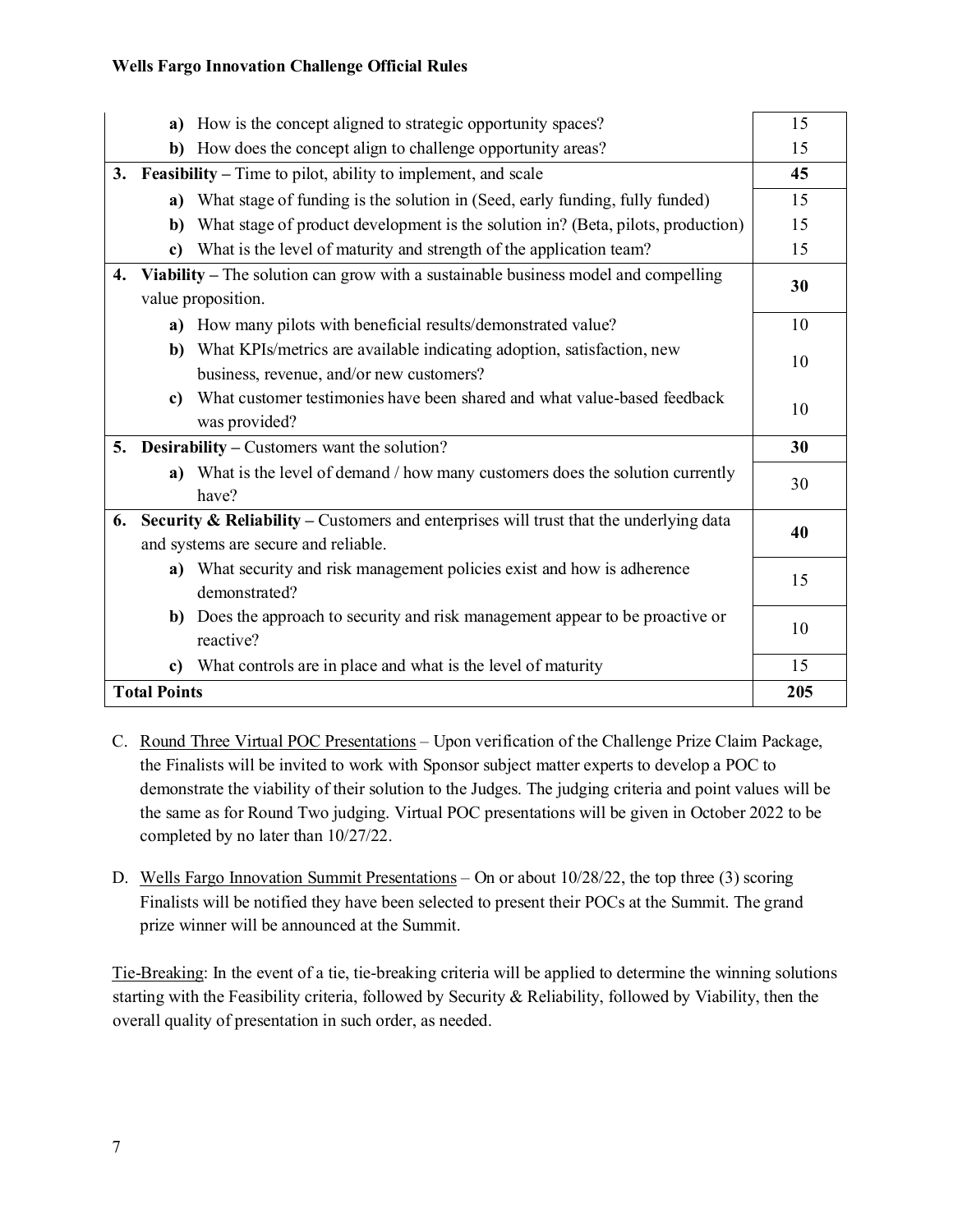#### **9. Prizes:**

Cash **–** A total of up to eight (8) \$50,000 Finalist prizes are available and (1) one grand prize of \$250,000 (\$50,000 Finalist + \$200,000 Winner). Sponsor reserves the right to award fewer than eight (8) Finalist prizes in the event an insufficient number of solutions are received that are of reasonable quality to merit a prize. To receive a Finalist prize, a Finalist must complete and present their POC to Sponsor's Judges on the date/time provided to the Company by the Sponsor. Sponsor will work with Company to find a mutually acceptable time for their POC presentation(s). However, if a potential Finalist Company does not complete their POC or give their presentation to the Judges on the date/time requested, the prize may be forfeited and not awarded, at the Sponsor's sole discretion.

Travel – In addition to the Finalist cash prize, a total of three (3) travel prizes will be awarded to the top three scoring Finalists. Each prize consists of the following: a 2-night trip to attend the Wells Fargo Innovation Summit in Menlo Park, CA from November 8 – 10, 2022. Trip includes roundtrip coach air transportation for each Finalist between a major commercial airport in the U.S. nearest the Finalist's home and San Francisco International Airport; deluxe hotel accommodations for one (1) person for two (2) nights; and \$500 for travel expenses. Approximate retail value ("ARV") of the trip portion of the prize is \$1,800. Actual value is dependent upon the location of a winner's point of departure, as well as costs of airfare and accommodations at the time of reservation. If the actual travel costs are less than the ARV, the Finalist is not entitled to the difference in cash or added travel value. If a Finalist lives within 150 miles of San Francisco, ground transportation will be provided in lieu of airfare. Major credit card will be required at hotel check-in to cover any incidental expenses. If a Finalist cancels his or her trip, the travel prize will be forfeited and not awarded. Prize is non-transferable and no substitution by Finalist is allowed. Sponsor reserves the right to substitute the prize with another prize of equal or greater monetary value, whether in cash or otherwise, if advertised prize or any component thereof is not available or cannot be awarded as described for any reason. Some travel restrictions may apply. The travel prize does not include taxes, insurance, telephone charges, personal expenses, gratuities, passenger facility charges (PFCs), security charges, departure taxes, incidental charges, or any other item not specifically described as included in these Official Rules. All expenses for any of the foregoing are the sole responsibility of the Finalist. Finalists are responsible for any required travel documentation. No responsibility is assumed for cancellation of any events beyond Sponsor's control, including but not limited to pandemic, government restrictions, or any other similar or dissimilar occurrences. If the Summit is cancelled or postponed after travel arrangements are made, the \$50,000 cash will be the complete prize.

### **10. Finalist & Winner Notification and Prize Award:**

The potential Finalists will be notified by Sponsor by telephone and/or email using the contact information provided on the Application. No liability is assumed for any notification that is lost, intercepted, or not received by a potential Finalist for any reason. If a potential Finalist does not reply to the notification within five (5) business days of the date of the notification, s/he may be deemed to be ineligible, at the Sponsor's sole discretion. After responding to the notification, potential Finalists will be sent (based on the domestic U.S. address they provide Sponsor) from the Administrator, The Barrett Group, Inc. ("Administrator"), by overnight mail an Affidavit of Eligibility, Liability Release and an IRS W-9 Tax Form. Finalists will also be required to agree online, according to the instructions provided, to the Wells Fargo Developer Gateway Terms of Service and License Agreement (collectively the "Challenge Prize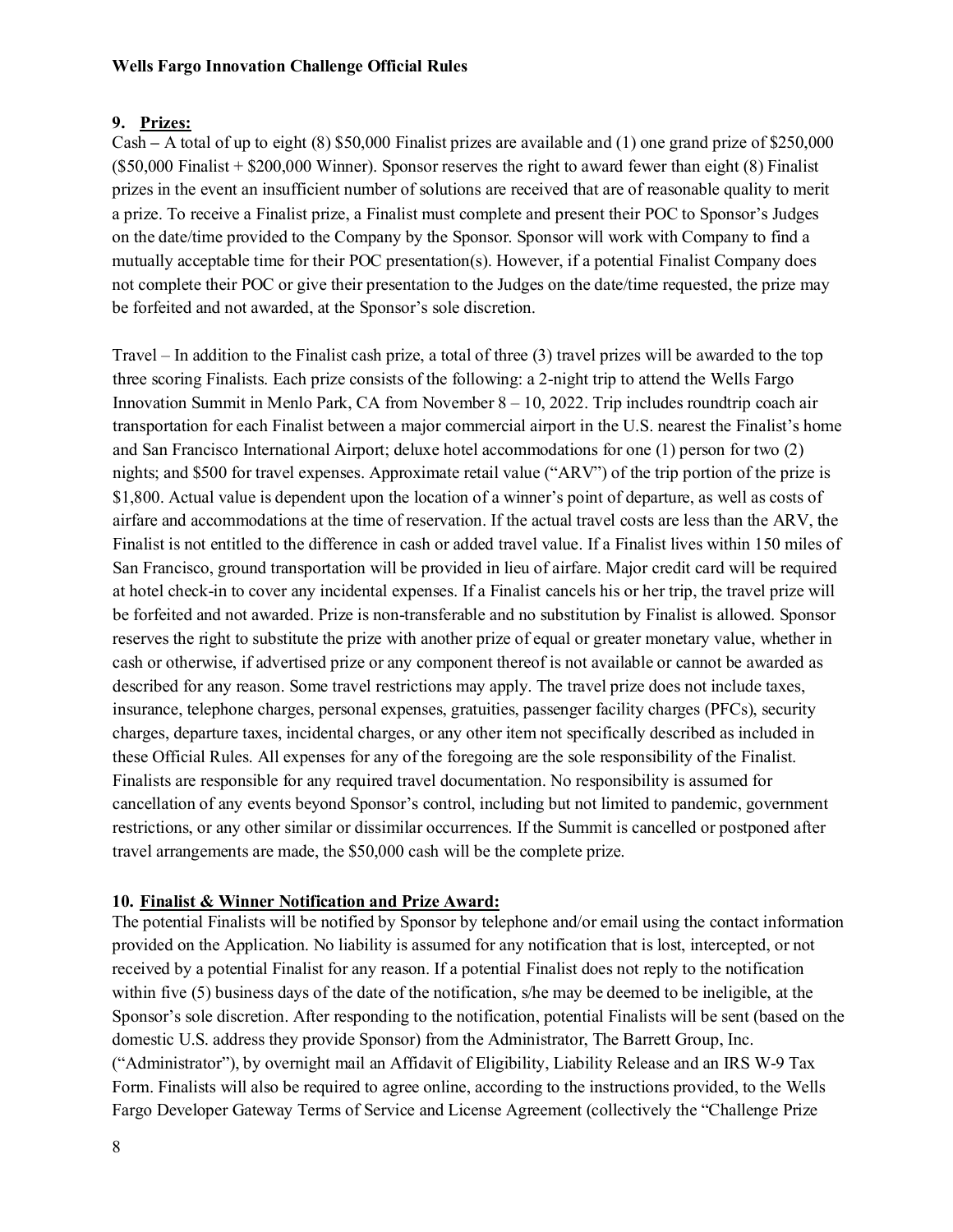Claim Documents"). Potential Finalists will be required to sign and notarize the Affidavit. If the Challenge Prize Claim Documents are not properly executed and returned within ten (10) business days of the date on the instructions in the accompanying letter, the Prize may be forfeited and may be awarded to the next highest scoring Applicant. Challenge Prize Claim Documents will only be sent to an address in the U.S. If a potential winner is outside of the U.S. at the time of notification, an extension to properly execute and return the Challenge Prize Claim Documents may be granted at Sponsor's sole discretion. Such an extension may not exceed 10 business days from the date of initial notification. Prize money will be awarded in the form of a check and will be sent via traceable mail to the Company address in the U.S. All Finalists/Winner, except those legal entities that are exempt from Federal taxation, will receive a 1099 Tax Form reflecting the total value of the prize received.

Sponsor also reserves the right to require and conduct a background check of any and all records of any or all potential Finalists and any individual(s) participating in the Challenge on behalf of the Finalist's company. Such check may include, without limitation, civil and criminal court records and police reports. To the extent necessary under law, the potential Finalist and each individual participating in the Challenge on behalf of the Finalist agrees to authorize this background check. Sponsor may also take all steps necessary to corroborate any information provided by the potential Finalist and/or any individual(s) representing the Finalist in their background check. In that regard, the potential Finalist will be obligated to provide necessary contacts and information regarding the Finalist company and all individuals participating in the Challenge on the Finalist's behalf so that Sponsor may conduct such investigation. Sponsor reserves the right (at its sole discretion) to disqualify any potential Finalist Company from receiving a prize based on the results of the background check if, in its sole discretion, Sponsor determines that awarding a prize to the Company might reflect negatively on Sponsor's image and/or reputation, or if the Finalist refuses to cooperate in facilitating a requested background check on the Finalist and/or any of its personnel participating in the Challenge. If a potential Finalist on anyone acting on its behalf has engaged in or does engage in any conduct that could damage the reputation or business of Sponsor, as determined by Sponsor in its discretion, the potential Finalist may be disqualified and the prize will not be awarded.

### **11. Publicity/Usage Rights:**

- (a) Each individual taking part in the Challenge, and the Company on whose behalf they are acting, irrevocably grants Sponsor and their agents and persons acting with Sponsor's authority, a royaltyfree, non-exclusive, fully transferable, assignable, and sublicensable right and license to use, reproduce, modify, display, transmit, adapt, publish, translate, create derivative works from, and distribute any written, pictorial or other content or materials such individual and/or Company submits (or any portion thereof), throughout the world and in perpetuity, in all media now known or hereafter devised, in connection with conducting, publicizing and/or advertising about the Challenge.
- (b) The immediately preceding sub-section notwithstanding, nothing herein grants Sponsor any rights to commercially develop or exploit any ideas, concepts, processes or other know-how or technology that may be embodied within materials submitted unless either (i) the Company on whose behalf the submission was made enters into an agreement with Sponsor for such development/exploitation, (ii)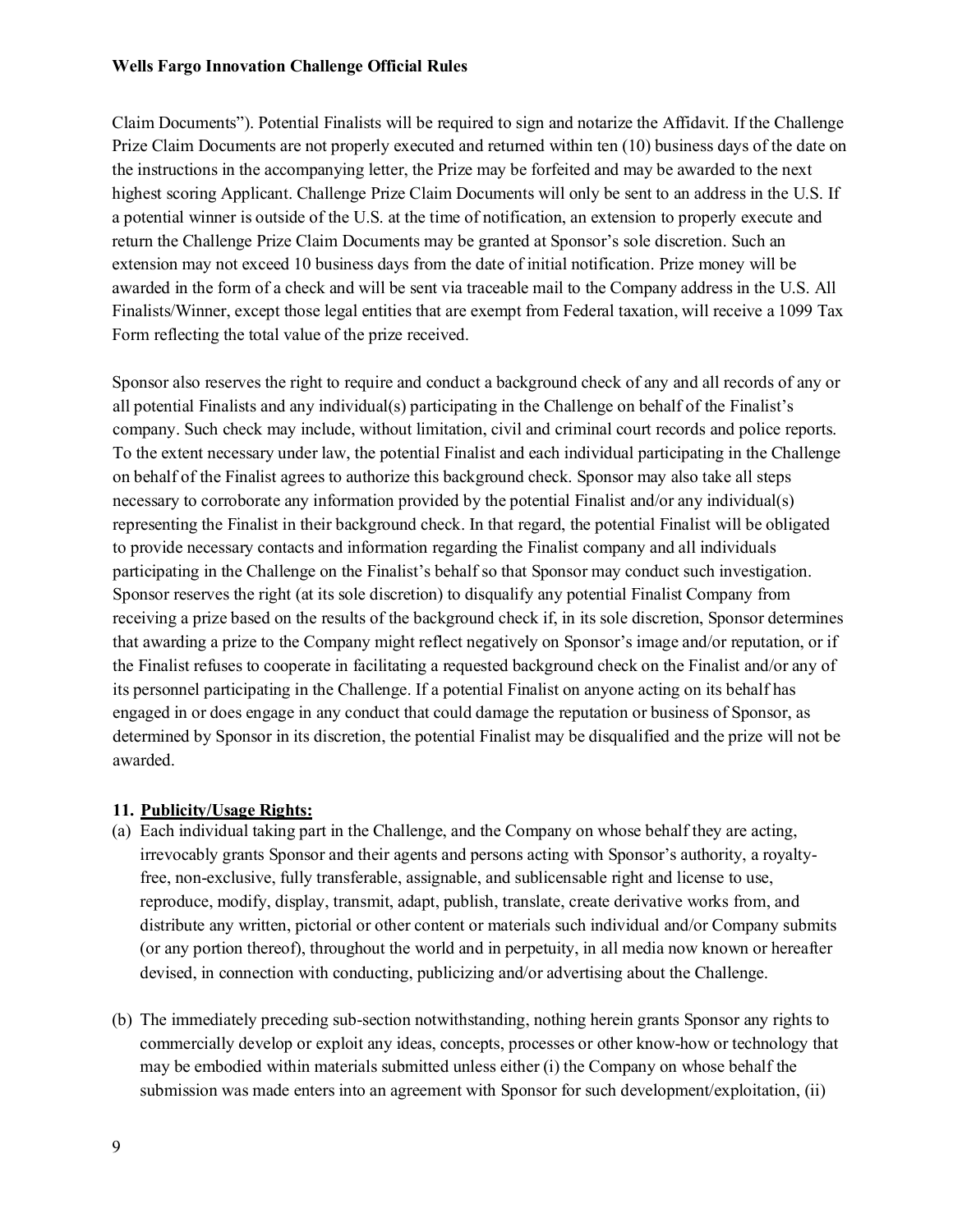Sponsor has already developed, or subsequently develops, a substantially similar concept, process or other know-how or technology independently without reference to or reliance upon any materials or information obtained via the Company's materials submitted as part of this Challenge, (iii) a third party acting lawfully furnishes to Sponsor a substantially similar materials or information, or (iv) the relevant concept, process or other know-how or technology embodied within the submitted materials becomes part of the public domain freely usable by others.

(c) Except where prohibited, participation in the Challenge and/or receipt or use of any prize further constitutes consent by the individual participating in the Challenge and their Company for use of his/her name (along with the name of the Company on whose behalf the person is acting in the Challenge), likeness, voice, and image, for promotional or advertising purposes relating to the Challenge in any media, worldwide, now known or hereafter developed, in perpetuity, without further review, notification, payment, or consideration.

### **If you do not agree to the terms of these Official Rules, do not enter this Challenge.**

## **12. Additional Rules:**

Entry materials/data that have been tampered with or altered are void. No responsibility is assumed for: (a) lost, late, misdirected, damaged, garbled, incomplete or illegible entries, all of which are void; (b) error, omission, interruption, deletion, defect, delay in operations or transmission, theft or destruction or unauthorized access to or alterations of entry materials, or for technical, network, telephone equipment, electronic, mobile device, computer, hardware or software malfunctions of any kind, or inaccurate transmission of or failure to receive entry information by Sponsor on account of technical problems; or (c) any injury or damage to entrant's or any other person's mobile device or computer related to or resulting from participating in the Challenge. The date and time of entry receipt shall be determined by the official clock on the Website. Submitted materials become the sole property of Sponsor and will not be acknowledged or returned. If for any reason this Challenge is not capable of being run as planned due to tampering, unauthorized intervention, fraud, technical failures, or any causes beyond the control of the Sponsor which corrupt or affect the administration, security, fairness, integrity or proper conduct of this Challenge, or for any other causes beyond the Sponsor's control, or for any reason Sponsor deems it necessary, Sponsor reserves the right in its sole and unequivocal discretion to cancel, terminate, modify, delay or suspend the Challenge. If the Challenge is cancelled, all submitted solutions up to the point of termination will be judged by the Judges according to the Challenge criteria and Finalist/winner solutions will be selected if there are prize-worthy solutions.

### **13. Release of Liability:**

By participating, you release and hold harmless Sponsor and the Administrator, and their respective parents, subsidiaries, affiliates, related companies, directors, officers, employees, agents, assigns and successors-in-interest (collectively, the "Releasees") from any and all liability for any injuries, loss or damage of any kind arising from, or in connection with, this Challenge, the prizes or the awards. You agree to defend, indemnify and hold Releasees harmless from any and all claims, suits, actions, proceedings, demands, damages, loss, injury, expenses and costs (including reasonable investigation and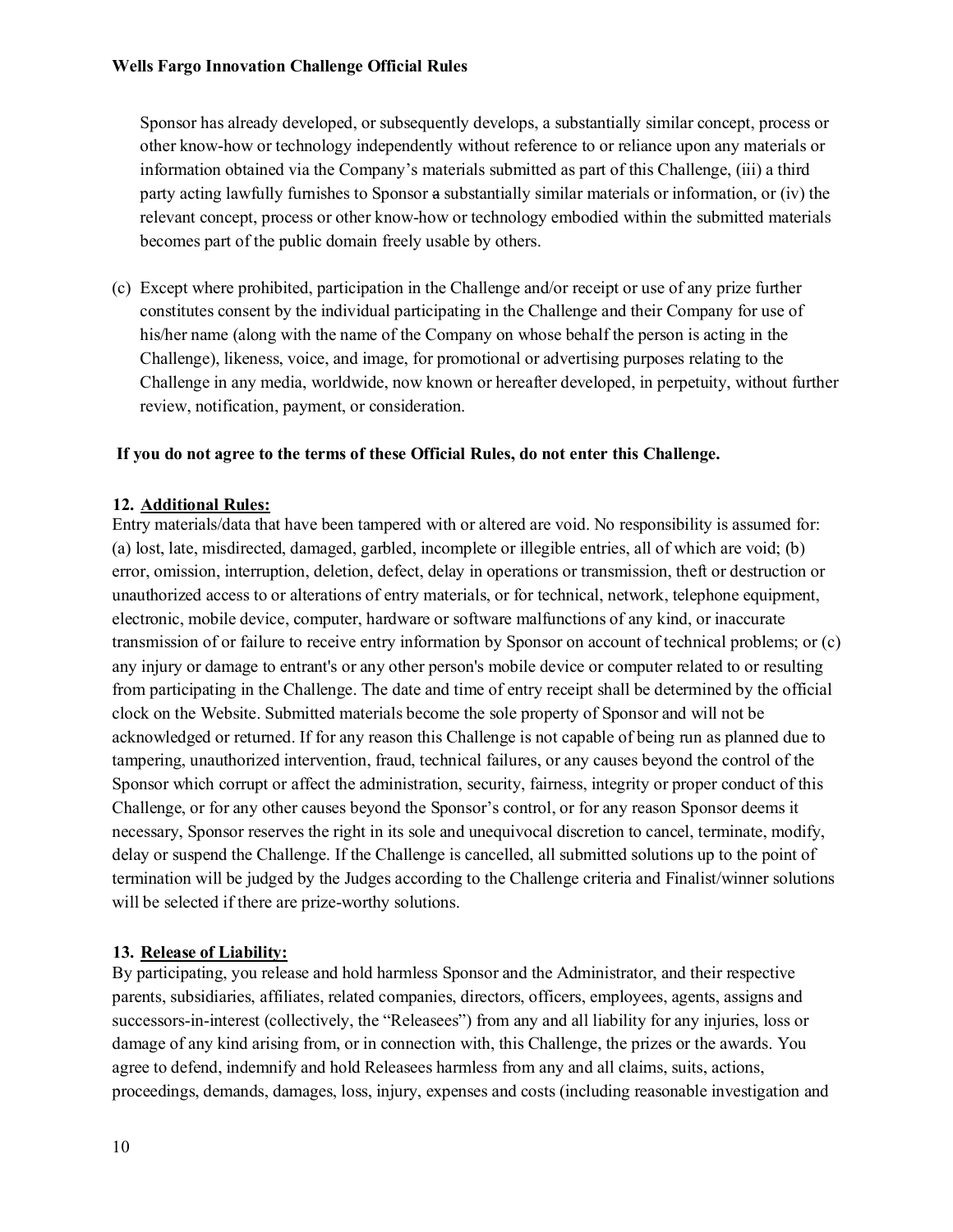attorneys' fees) brought or asserted against any of the Releasees due to or arising out of your solution or participation in this Challenge including, but not limited to, trademark, copyright, or other intellectual property rights, right of publicity, or right of privacy or defamation, injury, loss or damage caused or claimed to be caused by your participation in the Challenge and/or the acceptance, awarding, receipt, use and/or misuse of the prize, and you agree that the Releasees do not give and are not responsible for any warranty, representation, or guarantee, expressed or implied, in fact or in law, relating to the Challenge and/or the awarding of any prize except as expressly provided in these Official Rules. By participating, you agree that: (a) any and all disputes, claims, and causes of action arising out of or in connection with the Challenge, or any prizes awarded, shall be resolved individually without resort to any form of class action; (b) any claims, judgments and awards shall be limited to actual out-of-pocket costs incurred, including costs associated with entering the Challenge, but in no event attorney's fees; (c) to the maximum extent permitted by applicable law, under no circumstances will any entrant be permitted to obtain any award for, and entrant hereby waives all rights to claim, punitive, incidental, indirect, special, exemplary or consequential damages and any and all rights to have damages multiplied or otherwise increased and any other damages, other than damages for actual out-of-pocket expenses; and (d) these Official Rules and all disputes shall be governed by the internal laws of the state of New York (including its statutes of limitations), without regard to principles of conflicts of laws. Any disputes shall be resolved exclusively in the state of New York through arbitration proceedings, to be administered by the American Arbitration Association ("AAA") and conducted in accordance with the AAA Commercia Arbitration Rules, or such other administrator and rules as agreed between you and the Releasees. All disputes submitted to arbitration will be resolved in accordance with the Federal Arbitration Act (Title 9 of the United States Code), and a judgment upon any award rendered in an arbitration may be entered in any court having jurisdiction. All statutes of limitations applicable to any dispute will apply to any arbitration proceeding.

### **14. Privacy Policy:**

Any information you submit is subject to Sponsor's privacy policy available at [https://www.wellsfargo.com/privacy-security/.](https://www.wellsfargo.com/privacy-security/) Your participation in this Challenge constitutes your consent for Sponsor and Administrator to use your personal information only for the purpose of administering the Challenge and awarding the prizes.

### **15. Force Majeure:**

The failure of Sponsor and Administrator to comply with any provision of these Official Rules due to an act of God, hurricane, war, fire, riot, earthquake, terrorism, national or global health crisis, act of public enemies, actions of governmental authorities — outside of their control (excepting compliance with applicable codes and regulations) — or any other cause beyond their reasonable control, whether similar or dissimilar to any cause listed herein, will not be considered a breach of these Official Rules.

### **16. Official Rules and Finalist/Winning Company:**

For a copy of these Official Rules or the name of the Finalists/Winner, send a self-addressed, stamped envelope to: Wells Fargo Innovation Challenge and/or Rules, 2554 Lincoln Blvd., PMB 566, Venice, CA 90291-5082. Requests must be received by 8/31/22.